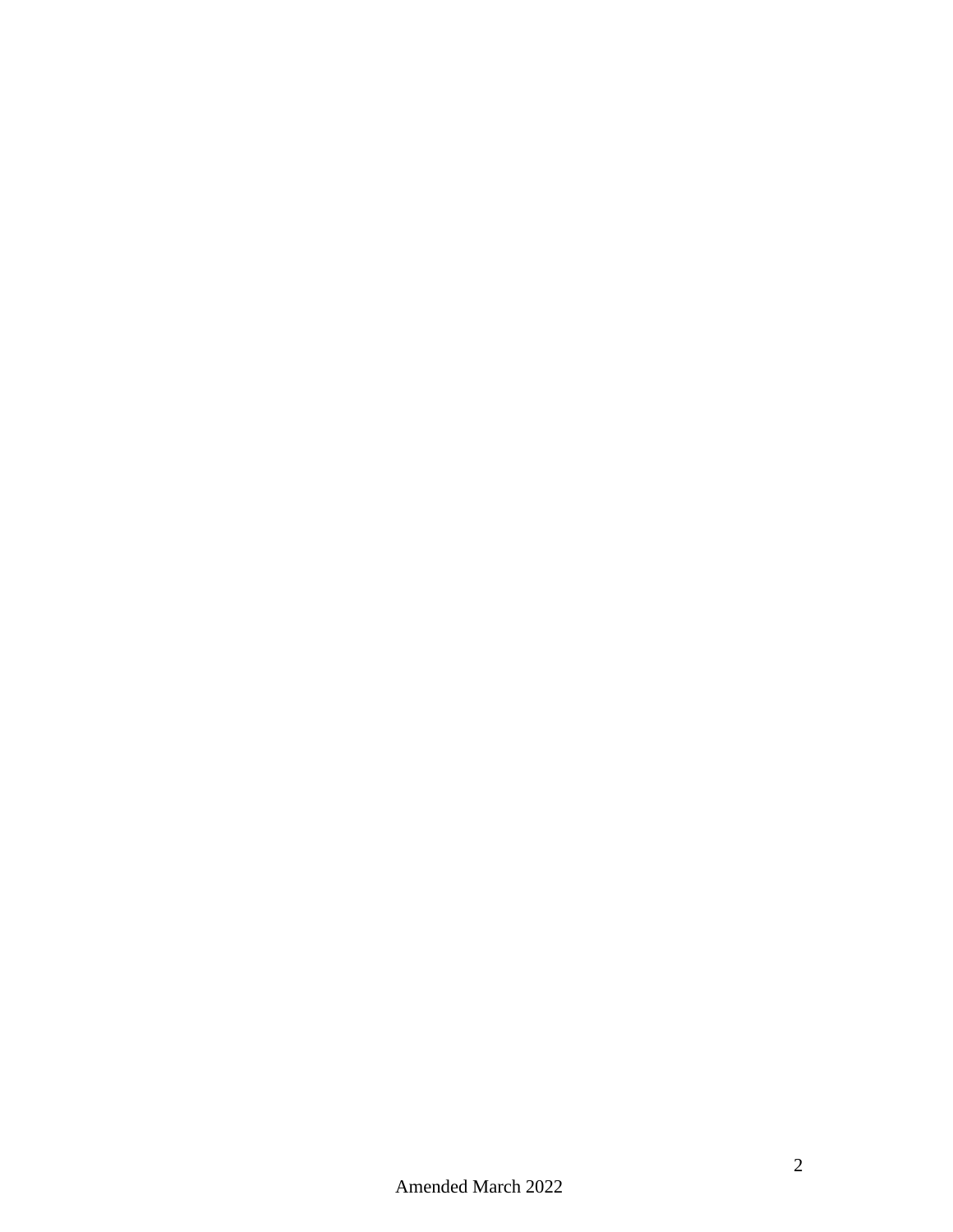## **Steps to Application**

Fill out the NACOR examination application form.

- 1. Supply ALL information requested on the form.
- 2. Sign the Personal Affidavit on the front of the application form.
- 3. Enclose a cheque payable to NACOR for \$750 or \$1500 if you are sitting both the Optical Sciences 1 - Eyeglass and Optical Sciences 2 – Contact Lens examinations. If paying by Visa or Mastercard supply all necessary credit card information on your application form.
- 4. Candidates who will be applying for registration in **Alberta** must be registered as a Provisional Optician with the Alberta College & Association of Opticians (ACAO). For further information on becoming registered as a Provisional Optician contact the ACAO at 780-429-2694 or [general@acao.ca](mailto:general@acao.ca)
- 5. Candidates who will be applying for registration in **Ontario** must be registered as an Intern Optician with the College of Opticians of Ontario. For further information on becoming registered as an intern, please visit the College's website at [www.collegeofopticians.ca](http://www.collegeofopticians.ca/) or contact the College by email at [registration@collegeofopticians.ca](mailto:registration@collegeofopticians.ca)
- 6. Candidates who will be applying for registration in Saskatchewan must be registered as a Restricted Optician or Restricted Contact Lens Practitioner with the Saskatchewan College of Opticians. For further information, on becoming registered as a Restricted Optician or Restricted Contact Lens Practitioner, please contact the College by email at office@scoptic.ca.
- 7. **Send your completed application form with payment to the NACOR office. Applications can be sent via regular mail, faxed or emailed:**

NACOR 2709-83 Garry St Winnipeg, MB R3C 4J9 Fax:1-204-949-9153 Email: [exam@nacor.ca](mailto:exam@nacor.ca)

8. Applications must be received in the NACOR office by 11:59 pm central time on the application due date. Late applications will be automatically assessed a \$50.00 late fee. Late applications will only be accepted if there is available space in the examination schedule.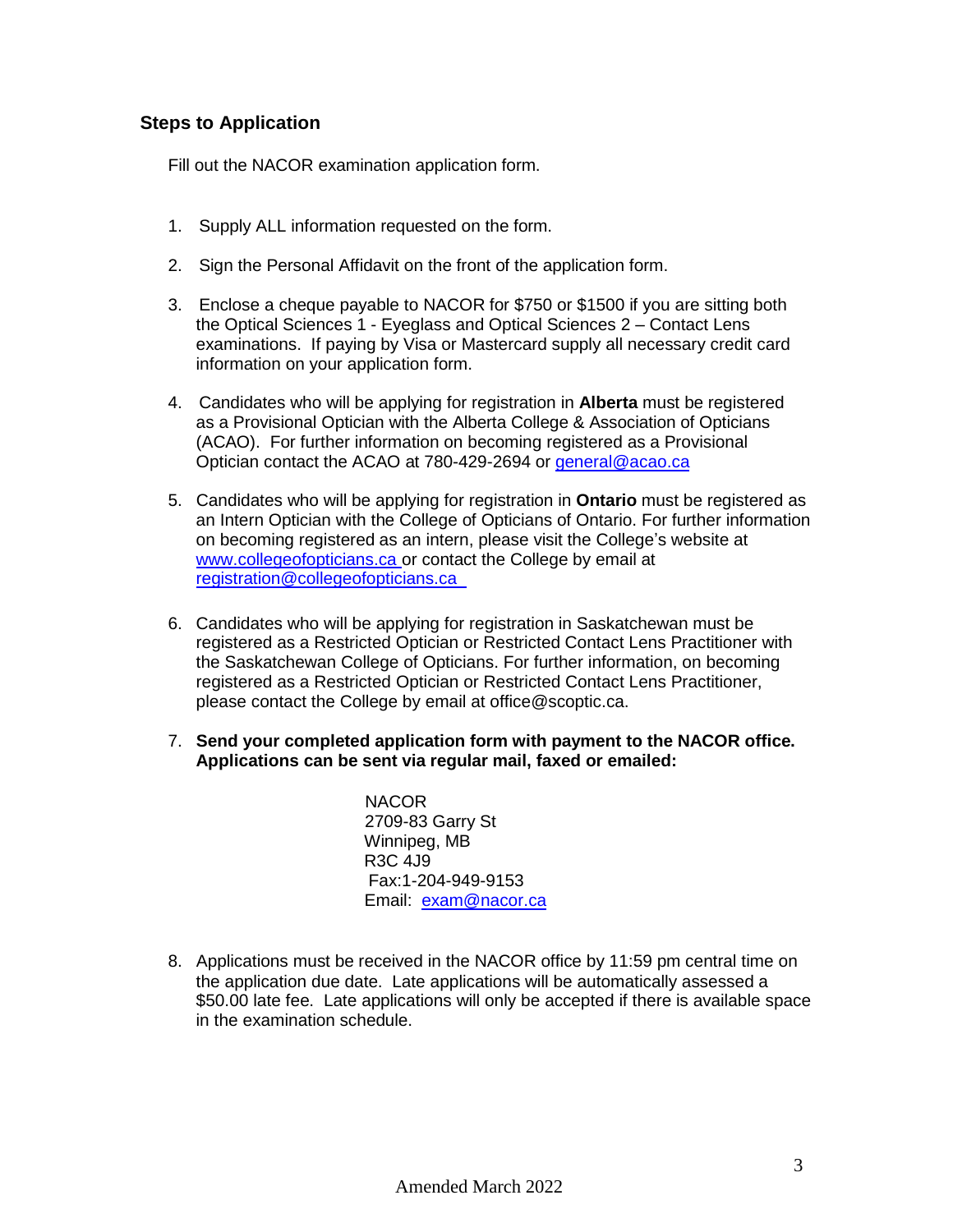## **Examination Schedule and Application Forms**

The examination schedule and application forms are available on the NACOR website at [www.nacor.ca.](http://www.nacor.ca/)

## **Approval of Application Forms**

NACOR will contact the provincial regulatory body indicated on your application form to verify your eligibility to sit the examination. If the provincial regulatory body deems you ineligible to sit the examination you will not be allowed to sit the examination. A full refund less an administration fee of \$75.00 will be issued by NACOR. A candidate's eligibility to write the examination will be verified by NACOR for each and every sitting of the examination.

## **Examination Eligibility**

To be eligible to take the Optical Sciences 1 – Eyeglasses examination or the Optical Sciences 2 – Advanced Practice Contact Lens examination a candidate must demonstrate that he or she has:

1. Graduated from an optical program accredited by NACOR

or

- 2. If the candidate has not graduated from an optical program accredited by NACOR they must demonstrate that they have:
	- a) Applied to the provincial regulatory board in the province they plan to be registered in
	- b) Undergone a prior learning assessment and recognition process administered within the framework agreed upon by NACOR

and

- c) Completed any bridging required by the provincial regulatory board with the exception of the examination or examinations the candidate is applying for
- 3. Completed any additional requirements of the provincial regulatory board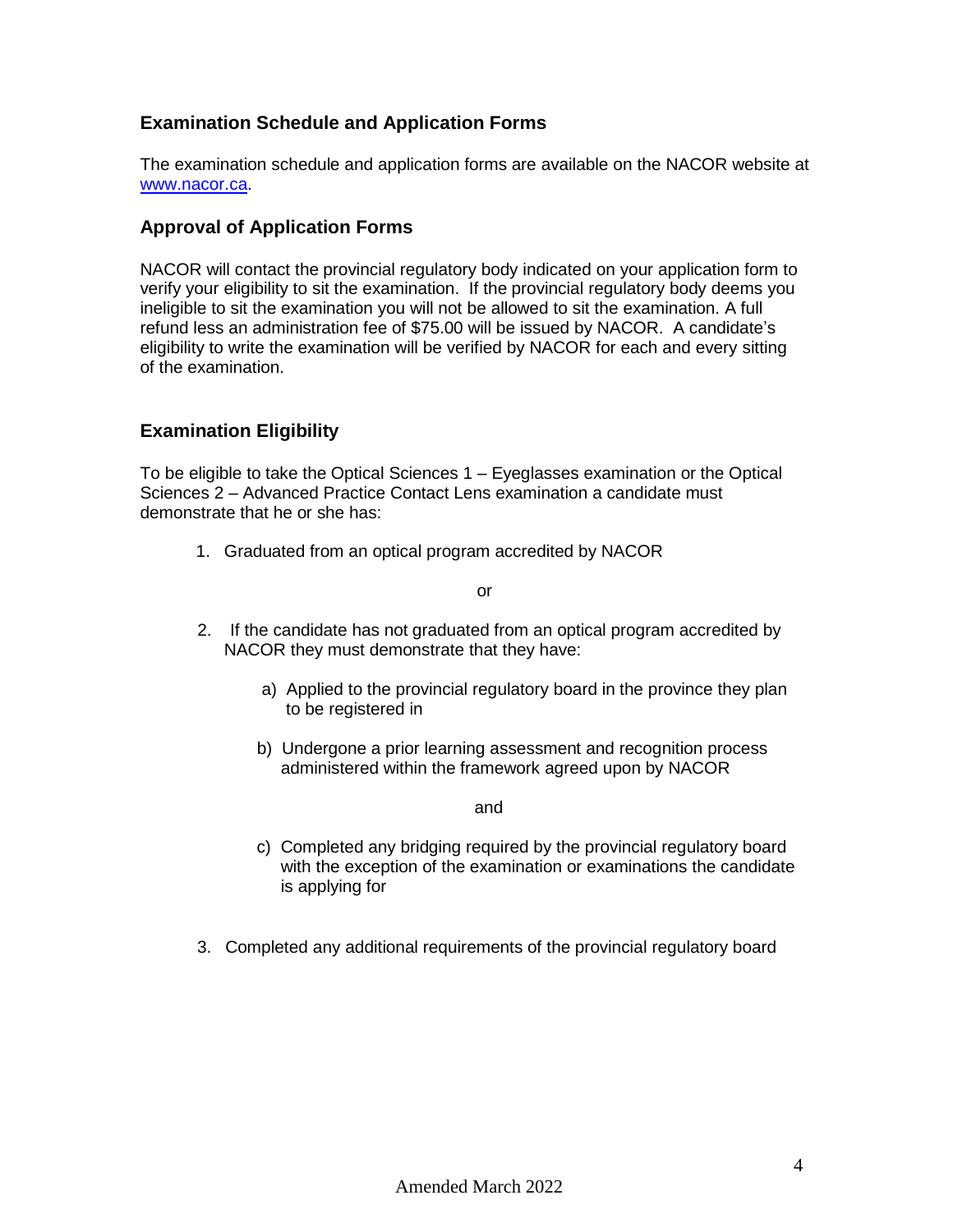## **Examination Accommodations**

If you require any accommodations during your examination due to disability or extenuating circumstances a written letter outlining your requested accommodations must be included with your application form. Official documentation confirming your circumstances must be included with your request. Requests will be reviewed and acted upon by the National Examination Committee and all decisions are final.

A candidate with a disability should outline their specific accommodation needs with any appropriate supporting documentation, but is not required to disclose their disability to NACOR. NACOR reserves the right to request additional information or supporting documentation if NACOR determines this to be necessary to make a decision.

## **Delivery of Examination Schedules**

The NACOR office will forward all eligible applications to the province hosting the examination. The host province will contact you by mail and/or email within two weeks of the application due date with the location, time, and date of your examination. Do not contact the NACOR office for this information as it is not supplied to the NACOR office by the host provinces.

## **Refund of Examination Fees**

A full refund less an administration fee of \$75.00 per examination will be issued by NACOR for a candidate who withdraws from an examination after the application due date but prior to the examination date provided that the withdrawal is due to illness or circumstances beyond a candidate's control. Written documentation verifying the illness or extenuating circumstances must accompany the request for a refund.

# **Failure to Attend Scheduled Examination**

Should a candidate be unable to attend the scheduled examination for a valid reason such as illness immediately prior to or on the same day as the examination, notification must be given immediately to the NACOR office. A message must be left at the NACOR office at 1-866-949-1950 or by em[ail at exam@nacor.ca. S](mailto:exam@nacor.ca)upporting documentation for missing the examination must be supplied. A full refund less an administration fee of \$75.00 per examination will be issued by NACOR. A candidate who does not attend the scheduled examination and who has failed to make the proper notification or who has made proper notification but is subsequently unable to supply supporting documentation, will forfeit all examination fees.

# **Pass Mark Optical Sciences 1 – Eyeglass Examination**

A candidate must achieve an overall mark of 61 % or a total of 144 out of a possible 236 marks to pass the Optical Sciences 1 – Eyeglasses examination. If a candidate fails the examination they must repeat the entire examination.

## **Pass Mark Optical Sciences 2 – Contact Lens Examination**

5 A candidate must achieve an overall mark of 68% or a total of 131 out of a possible 193 marks to pass the Optical Sciences 2 – Contact Lens examination. If a candidate fails the examination they must repeat the entire examination.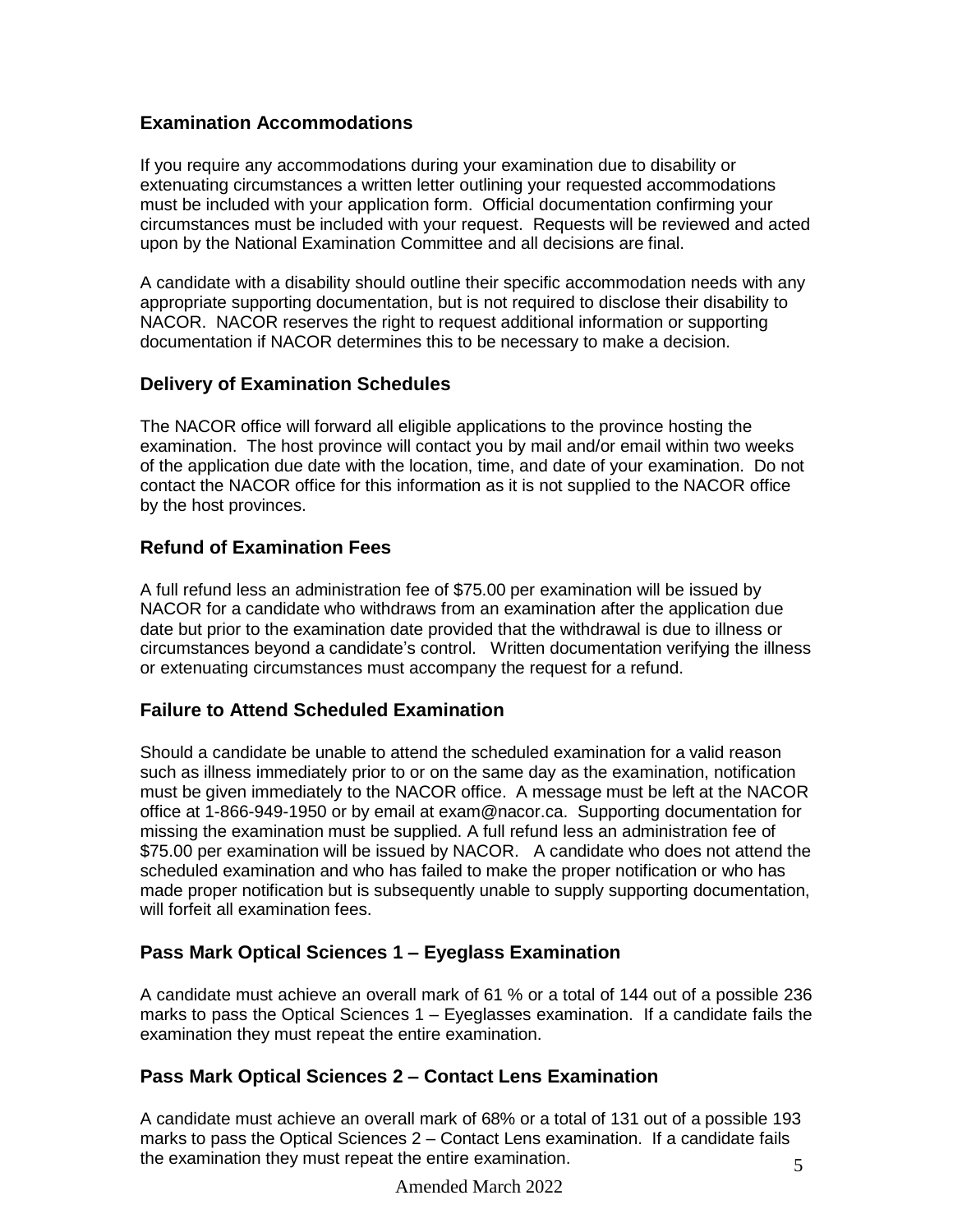## **National Entry to Practice Competencies**

Entry to practice competencies for opticianry outline skills and standards that newly graduated opticians would acquire before entering the profession. This document provides an understanding of the knowledge, skills and abilities necessary for competent practice of opticianry in Canada:

#### [Link to the National Competencies for Canadian Opticians \(pdf\)](http://nacor.ca/wp-content/uploads/2020/04/National_Competencies_for_Canadian_Opticians_4th_edition_Oct_2019.pdf)

## **Examination Outline and Mark Breakdown**

The **Optical Sciences 1 - Eyeglass examination** is broken down into 5 sections and measures 40 areas of competence with 135 enabling objectives. One of the sections is knowledge-based and four of the sections are practical skills-based.

| Section 1 – Basic Dispensing and Lens Finishing<br>Theory $-13%$ of exam | 30 marks | 55 minutes |
|--------------------------------------------------------------------------|----------|------------|
| Section 2 - Lens Duplication - 39% of exam                               | 93 marks | 75 minutes |
| Section 3 – Measurement - 15% of exam                                    | 36 marks | 20 minutes |
| Section 4 – Verification -19% of exam                                    | 44 marks | 60 minutes |
| Section 5 – Service - 14% of exam                                        | 33 marks | 30 minutes |

The **Optical Sciences 2 – Contact Lens examination** is broken down into 5 sections and measures 30 areas of competence with 125 enabling objectives. One of the sections is knowledge-based and four of the sections are practical skills-based with clinical judgment-based sub-sets.

| Section 1 – Keratometry & Rx Interpretation - 23% of exam | 44 marks | 50 minutes |
|-----------------------------------------------------------|----------|------------|
| Section 2 – Pathology & Contact Lenses -17% of exam       | 32 marks | 30 minutes |
| Section 3 – Verification and Lens Design - 13% of exam    | 25 marks | 45 minutes |
| Section 4 – Insertion & Removal - 9% of exam              | 18 marks | 20 minutes |
| Section 5 - Follow-up - 38% of exam                       | 74 marks | 55 minutes |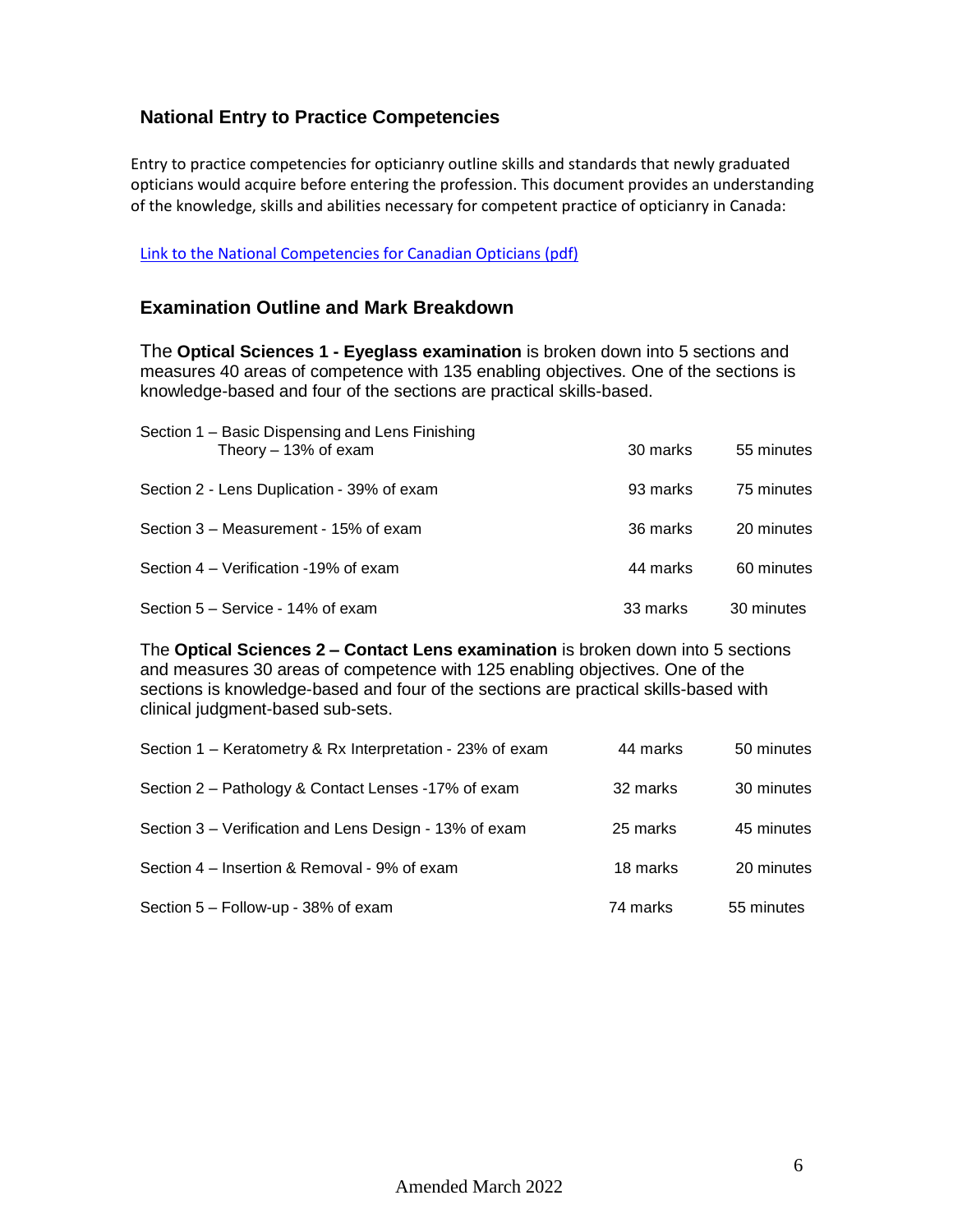## **Activities Performed in the Optical Sciences 1 - Eyeglass Examination**

## **Section 1 – Basic Dispensing and Lens Finishing Theory**

This section is theoretical. The candidate is given a series of scenarios to evaluate. In each scenario there is a set of lens specifications representing a work order sent to a lab along with a second set of lens specifications representing the actual eyeglasses that were delivered to the dispensary in return. The candidate is supplied with a tolerance chart and must determine, based on a comparison of what was ordered versus what was delivered, whether the lenses may be satisfactorily dispensed or returned to the lab. Answers for this section are to be based strictly on the tolerance chart supplied. Candidates will also be supplied with ten multiple choice questions and will be required to answer questions regarding lens layout, lens blank size, and problem solving.

## **Equipment supplied by NACOR:**

Tolerance chart – Attached as Appendix A

## **Section 2 – Lens Duplication**

The objective of this section is to test the candidate's ability to neutralize lenses, using a lensometer, and to measure the physical aspects of the lenses using a lens clock, PD ruler, and thickness caliper. The candidate will be required to neutralize 5 pairs of eyeglasses which will include single vision, multifocal and progressive lenses.

## **Equipment Supplied by NACOR:**

- 5 pairs of eyeglasses
- 1 lensometer
- 1 lens clock
- 1 thickness calliper
- 1 PD ruler
- 1 progressive centering chart
- 1 felt marker

#### **Section 3 – Measurement**

In Part A of this section the candidate will be asked to take the monocular distance and near pupillary distance measurements of a live model using two different methods; a penlight and ruler and a pupilometer

In Part B of this section the candidate will be asked to take both the OD and OS vertex measurements of a live model fitted with a metal frame using a vertex distometer.

In Part C of this section the candidate will be asked to measure a live model for two pairs of progressive lenses using both a metal frame and a nylon mount frame. The candidate can use any technique they wish to obtain their measurements. The candidate will also be asked to measure the model for two pairs of flat-top bifocals using the same metal and rimless frame.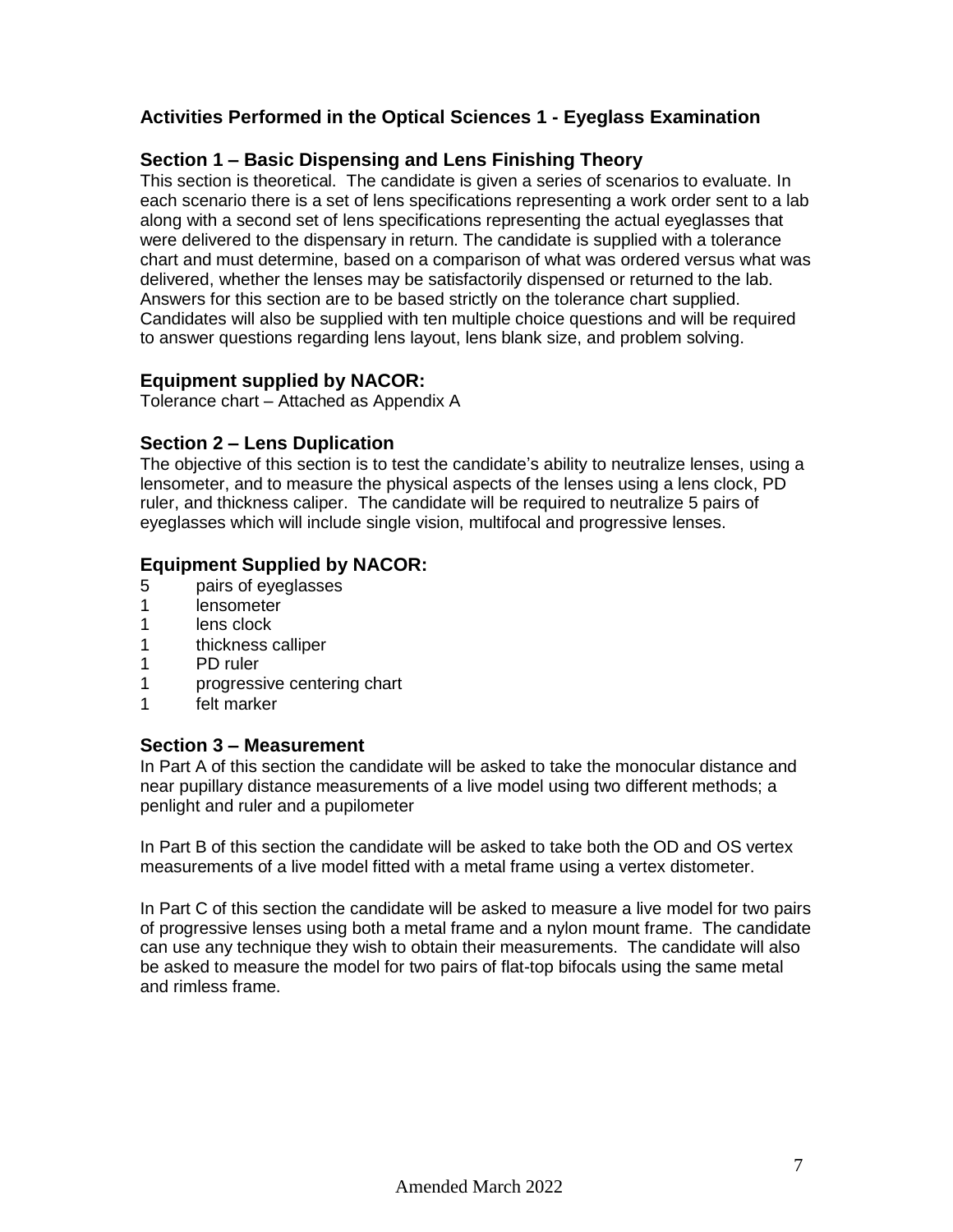# **Equipment Supplied by NACOR:**

- 1 PD ruler
- 1 penlight
- 1 pupilometer
- 1 vertex distometer that has been compensated for eyelid thickness
- 1 pair of metal eyeglasses
- 1 pair of nylon mount eyeglasses
- 1 felt pen
- 1 segment measure

## **Section 4 – Verification**

The candidate will be provided with 5 pairs of eyeglasses along with the work order on which each pair was based. The candidate will be asked to verify the five pairs of eyeglasses to their corresponding work orders and determine if each component of the eyeglasses is within tolerance. The candidate is to base their answers strictly on the tolerance chart supplied.

## **Equipment Supplied by NACOR:**

- 5 pairs of eyeglasses with corresponding work orders<br>1 lensometer
- **lensometer**
- 1 lens clock
- 1 thickness caliper
- 1 P.D. ruler
- 1 Tolerance chart Attached as Appendix A

## **Section 5 – Service**

In Part A of this section the candidate will be given both a metal and plastic frame that is out of standard alignment. The candidate will be asked to return both the metal frame and plastic frame to standard alignment. The candidate can use any method they wish to adjust the frames. In Part B the candidate will be required to adjust the metal frame to a live model. The candidate can use any method they wish to adjust the frame. In Part C of this section the candidate will be required to insert a pair of lenses into a plastic frame and a single lens into a nylon mount frame.

## **Equipment Supplied by NACOR:**

- 2 metal frames<br>1 plastic frame
- plastic frame
- 1 nylon mount frame
- 1 plastic frame with a set of precut lenses
- 1 PD ruler
- 1 hot air blower
- variety of frame adjusting tools
- 1 ribbon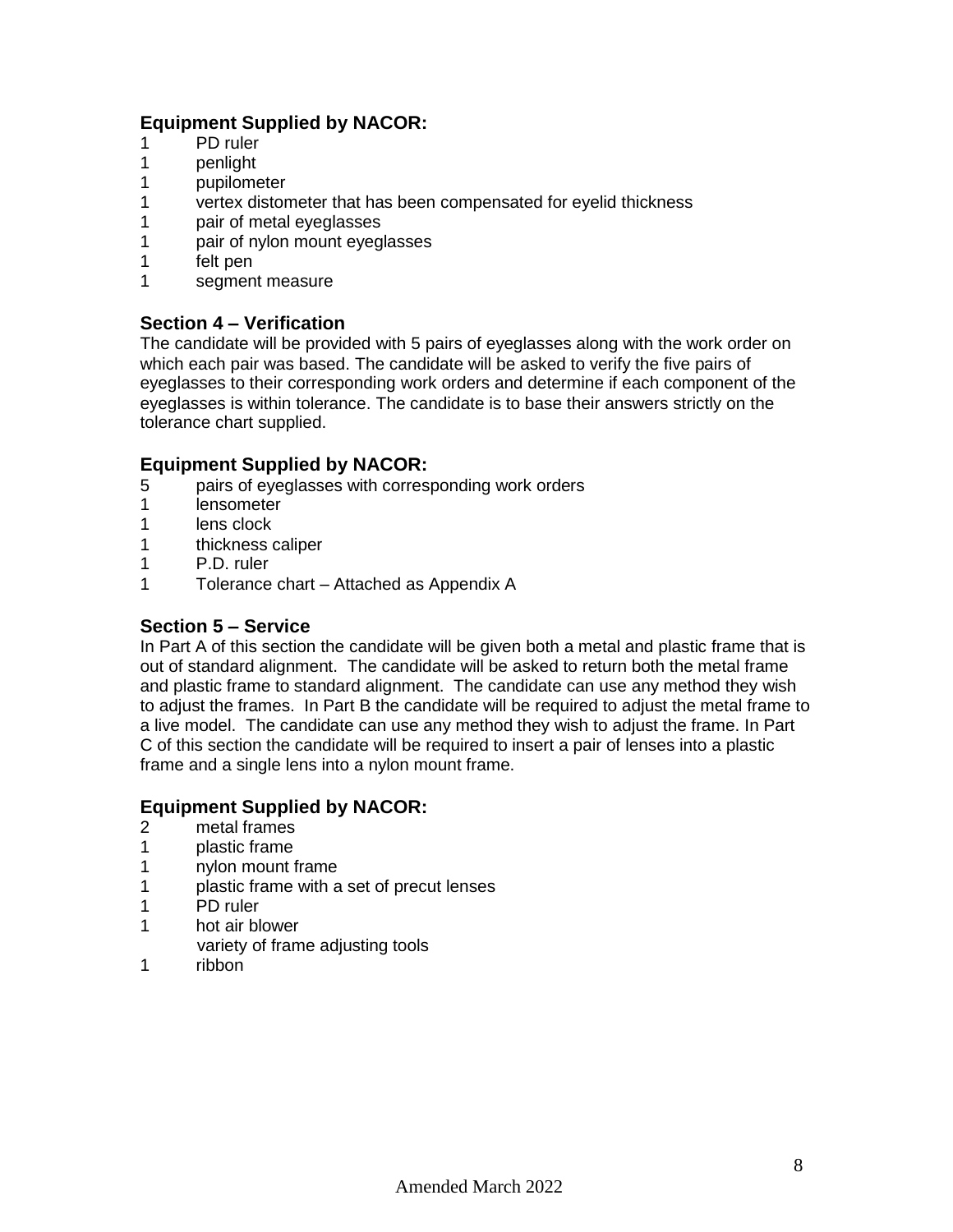## **Activities Performed in the Optical Sciences 2 – Advanced Practice Contact Lens Examination**

## **Section 1 – Keratometry & Rx Interpretation**

In Part A of this section the candidate will be given two case scenarios and will be required to complete calculations for fitting RGP lenses flatter and steeper than K and determining ideal power for soft lenses. The candidate will be given 30 minutes to complete Part A.

In Part B of this section the candidate will be expected to mount a calibration ball, check the calibration of a keratometer and take readings on a calibration ball of unknown power. The candidate will be given 20 minutes to complete Part B.

## **Equipment Supplied by NACOR:**

- 1 keratometer
- 1 calibration kit
- alcohol wipes
- 1 conversion chart

#### **Section 2 – Pathology & Contact Lenses**

In Part A of this section the candidate will be given a series of ten photos, and they must name the pathology and/or contact lens anomalies.

In Part B of this section the candidate will be given four photos and they must name the pathology and answer a multiple-choice question based upon each photo.

## **Equipment Supplied by NACOR:**

1 booklet containing photos

#### **Section 3 - Verification and Lens Design**

In this section the candidate will be required to measure the back vertex power of two soft contact lenses using a lensometer. The candidate will also be required to measure the back vertex power, and diameter of three gas permeable lenses, using a lensometer, and diameter gauge.

#### **Equipment Supplied by NACOR:**

- 1 lensometer
- 1 lens diameter gauge
- 1 magnifier loupe soft lens solution series of test lenses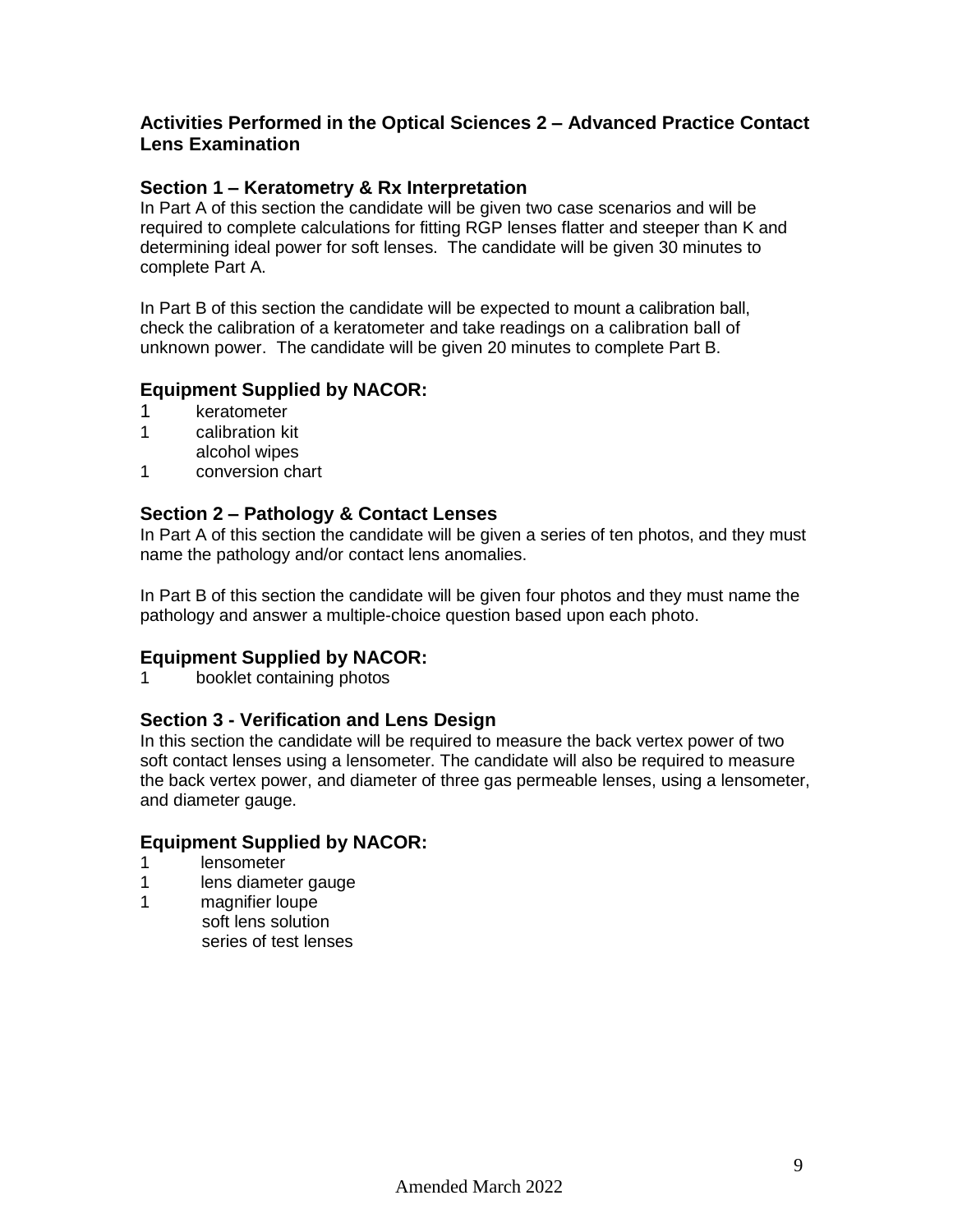#### **Section 4 – Insertion & Removal**

In Part A of this section the candidate will be required to flip the model's eyelid to reveal the palpebral conjunctiva. The candidate will be expected to demonstrate appropriate personal hygiene as well as appropriate disinfection protocols for equipment and lenses.

In Part B of this section the candidate will be required to demonstrate the proper cleaning of a soft lens.

In Parts C & D of this section the candidate will be required to insert and remove a soft as well as a gas permeable contact lens using a live model.

#### **Equipment Supplied by NACOR:**

gas permeable lenses soft lenses soft and RGP lens solution Q-tips hand soap

#### **Section 5 – Follow-up**

Part A of this section is theoretical. The candidate will be given six case scenarios of contact lens patients and they will be required to name the conditions or identify the cause of the patient's problem. The candidate will be given 20 minutes to complete Part A.

In Part B of this section the candidate will be required to perform a thorough routine sixmonth follow-up examination on a live model.

In Part C of this section the candidate will be required to set up, on the eye of a live model, any three of the following slit lamp illuminations; parallelpiped, specular reflection, direct retro-illumination from the iris, sclerotic scatter, and conical beam.

The candidate will be given 35 minutes to complete both Parts B & C.

## **Equipment Supplied by NACOR:**

- 1 slit lamp
- 1 keratometer
- 1 visual acuity chart alcohol wipes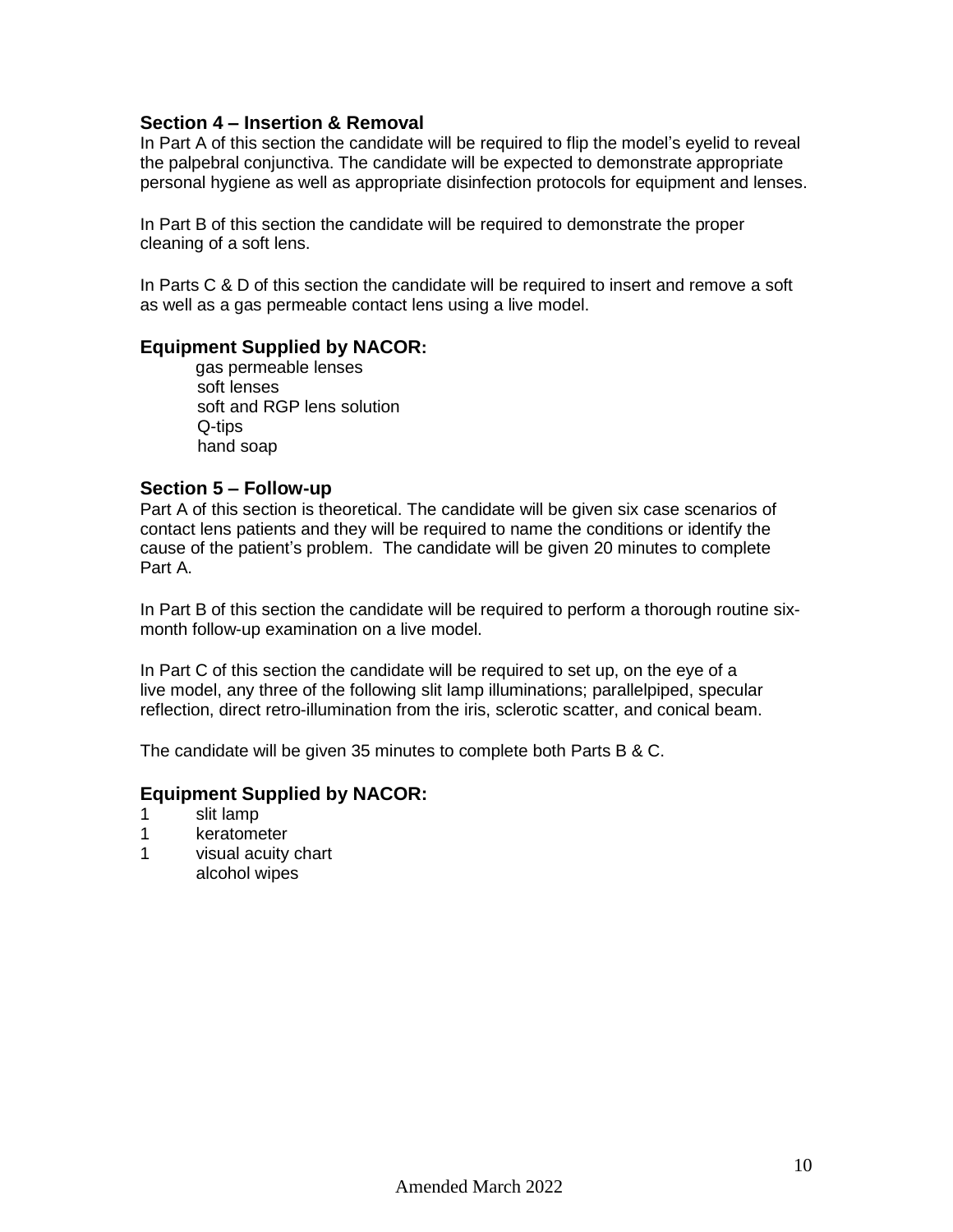## **Delivery of Examination Marks**

Examination results will be posted directly on the NACOR website on the Notification of Results page. Results will be posted by NACOR Candidate ID which is provided to all candidates at the sitting of the examinations. A copy of the results will also be forwarded to the candidate's provincial regulatory board. The NACOR office will not release marks over the telephone. Marking will be completed **within eight weeks** of the examination date.

## **Review of Examination Marks**

- 1. Examinations that are within five percent of a passing grade are reviewed and remarked **prior** to the marks being released to the candidate.
- 2. Candidates that fail the examination can have their examination reviewed to have their areas of weakness identified. Reviews are conducted over the phone. The review will not address specific questions in the examination and answers to questions will not be supplied to the candidate. Examinations are not remarked as part of the review process.
- 3. To schedule an appointment for an examination review, contact the NACOR office at [exam@nacor.ca](mailto:exam@nacor.ca) or 1-866-949-1950 Ext 2.
- 4. There is a fee of \$50 for an examination review.

#### **Examination Failure**

A candidate is entitled to challenge the examination a maximum of three times. After the third and each ensuing unsuccessful attempt, the candidate must comply with an approved upgrade plan as specified by the provincial regulatory board before any further challenge of the examination will be permitted.

#### **At the Examination**

- 1. Candidates must bring one piece of government issued photo identification to the examination. Candidates who do not have government issued photo identification will not be allowed to sit the examination and will forfeit all examination fees.
- 2. Candidates will not be allowed to enter the examination room or to sit the examination after the Moderator has started the session. A candidate who is late to the examination will forfeit all examination fees.
- 3. Candidates are responsible for supplying their own pens, pencils, calculators and erasers.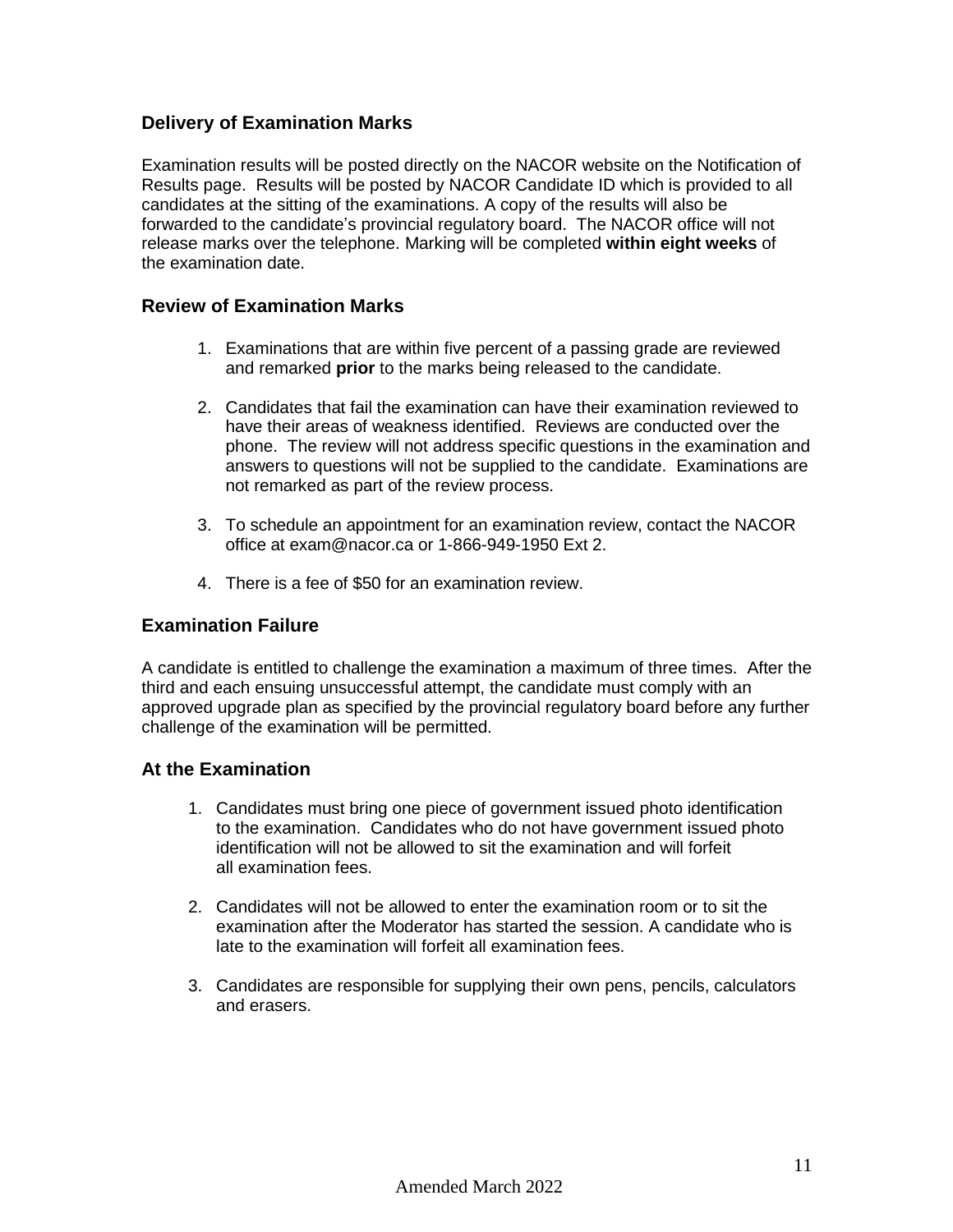- 4. All books, papers, memoranda, audiovisual aids, personal tablets, computers, electronic translators or other memory aids or devices are not permitted in the examination environment. The examination Moderator must authorize scientific calculators and optical equipment brought to the examination by the candidate.
- 5. Cell phones and smart watches are not permitted in the examination environment.
- 6. Candidates are responsible for maintaining their own mental and physical health throughout the examination. If a candidate starts the examination and cannot complete the examination due to either mental or physical health issues their overall mark will be calculated based on the sections completed. The sitting will count as an attempt of the examination.
- 7. If a candidate determines that they cannot start the examination due to either mental or physical health issues they must notify the Moderator of this prior to the start of the examination. A full refund less an administration fee of \$75.00 per examination will be issued by NACOR.
- 8. It is the responsibility of the candidate to bring any questions or concerns to the attention of an examiner and/or the Moderator at the examination location. Any questions or concerns brought to the attention of NACOR after the examination has concluded cannot be addressed.
- 9. The NACOR examination is a professional examination and candidates must dress appropriately. **A candidate not dressed professionally may be turned away at registration.** Jeans or leisure wear are not considered professional attire.
- 10. The examination is a **scent free environment** candidates are to refrain from wearing perfume and cologne to the examination.
- 11. Candidates may bring their own optical equipment to the examination. The candidate is responsible for the accuracy of calibration of their own equipment. NACOR and the host province assume no responsibility for the candidate's equipment.
- 12. If the candidate does not bring their own equipment they will be required to use the equipment provided by NACOR and the host provinces. The examiner for each section will randomly assign the candidate to the equipment provided for that section. Candidates will not be permitted to choose the equipment.
- 13. Programmable calculators are not permitted. Automated lensometers, radiuscopes and keratometers are not permitted.
- 14. The Moderator has complete discretion over maintaining the stability of the examination environment. The Moderator, upon ascertaining that the presence of a candidate represents a disruption to the other candidates, has the authority to require that candidate leave the environment.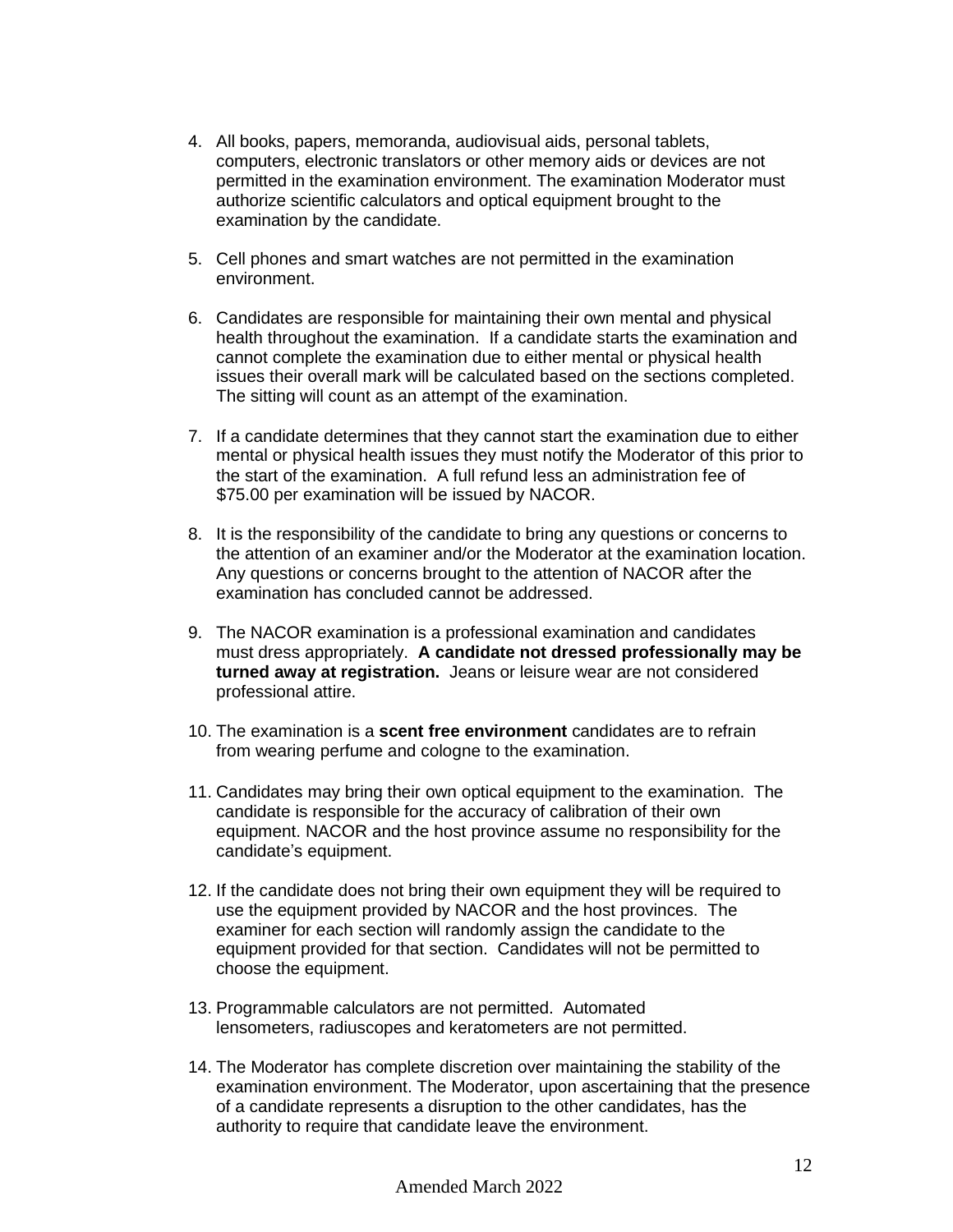## **Threats from Candidates**

- 1. NACOR has zero tolerance for threats of physical harm or violence to self or others, made by candidates prior to, during, or after an examination.
- 2. Upon making a threat a candidate will be immediately disqualified from sitting the examination. If the candidate has already begun the examination the Moderator will immediately expel the candidate from the examination environment.
- 3. NACOR will immediately inform the relevant police detachment of any threat of physical harm or violence.
- 4. Candidates threatening physical harm or violence will be prevented from further examination until a mental health assessment satisfactory to NACOR is provided independent of any police Mental Health Assessment. Such assessment is to be done at the expense of the candidate. The assessment must be done by a qualified medical practitioner and be in writing.
- 5. Threats of a non-violent nature will be assessed by the National Examination Committee; such threats may result in the imposition of conditions or permanent disqualification from examination.
- 6. NACOR has zero tolerance for harassment by candidates toward moderators, examiners or other candidates prior to, during or after an examination. Harassment includes any comment or conduct that is known or ought to be known to be unwelcome, including sexual conduct or comments, bullying, personal abuse, or psychological abuse.
- 7. Any harassment by a candidate may result in the imposition of conditions, immediate disqualification from the examination session, and/or permanent disqualification from the NACOR examination process.

## **Notification of Conduct to Regulatory Bodies**

Any inappropriate conduct by a candidate during an examination session, including threats or harassment will be reported to every opticianry regulatory body of which the candidate is a member and/or to which the candidate applies to be a member.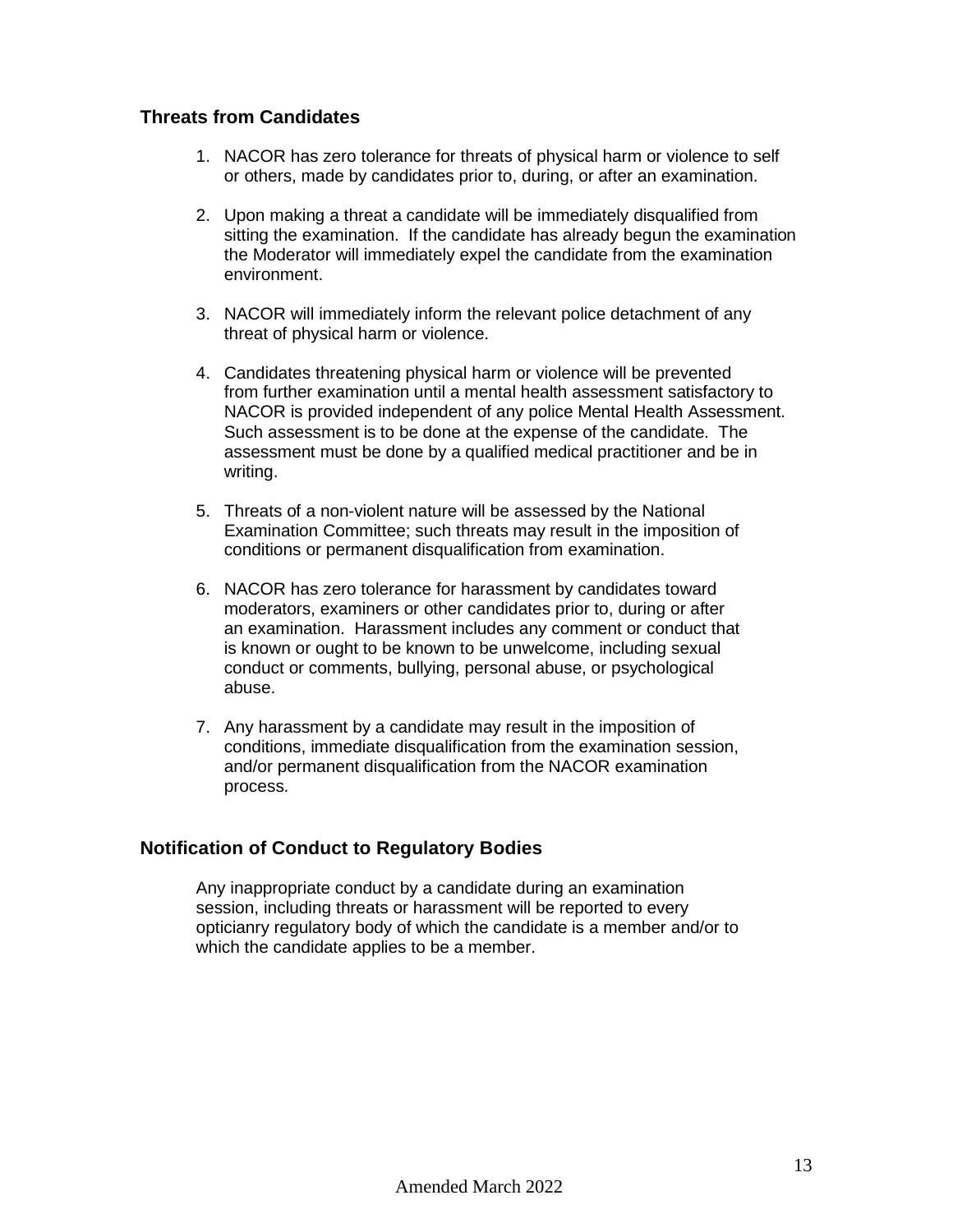## **Examination Protocol**

- 1. Once inside the examination environment candidates must refrain from speaking to other examination candidates.
- 2. Candidates are to refrain from discussing with other candidates both during and after the examination any of the specific questions from their examination, or any of the practical procedures they performed during the examination.
- 3. Candidates who, disagree with the judgment of the Moderator, display unsafe and/or inappropriate behavior or who the Moderator suspects are guilty of examination dishonesty will be asked to leave the examination site and will forfeit their examination.
	- a. Plagiarism in the examination is the deliberate act of using another person's words or ideas as one's own.
	- b. Cheating is the use of unauthorized aids, assistance or materials in the demonstration of practical skills as required in the examination.
- 4. Decisions regarding breaches of appropriate candidate conduct in the examination environment are at the complete discretion of the Moderator.

#### **Penalties for Breaching Examination Protocol**

At the discretion of the Moderator the following penalties may be assessed for breaches of examination protocol:

- a. Zero grade will be assigned on the examination section in which the offense occurred.
- b. Zero grades will be assigned on the entire examination.
- c. Suspension from the examination section.
- d. Expulsion from the examination as a whole.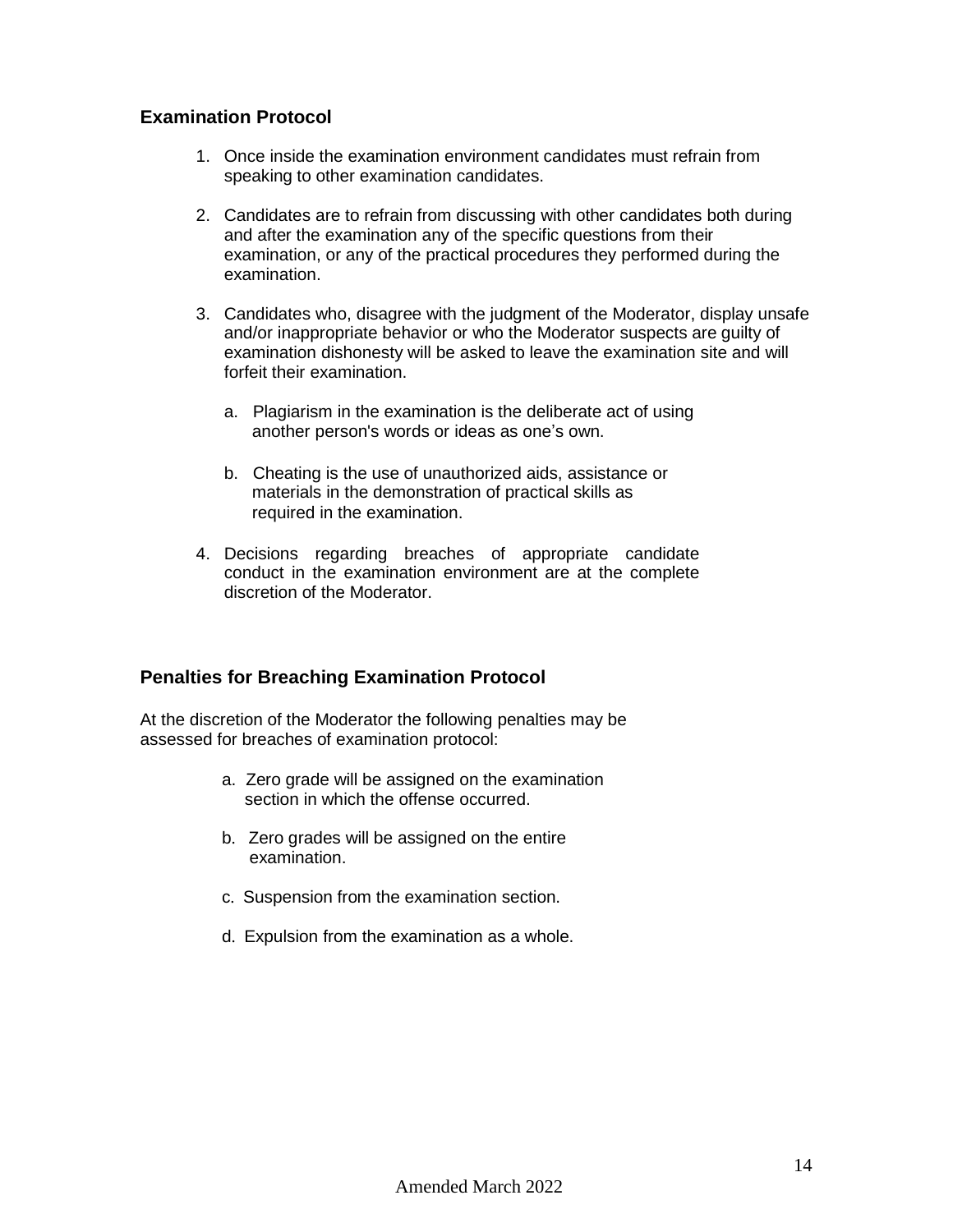## **Candidate Appeals of Decisions of the Examination Moderator**

- 1. An appeal is appropriate when a candidate believes that a decision of the Moderator has been made without justification.
- 2. All candidate appeals must be made in writing to the NACOR office. The candidate must decide on the central issue(s) contained in the appeal and submit rational written evidence related to each issue.
- 3. Candidates must present a written appeal within 90 calendar days following receipt of the examination results. Candidates may submit a written request for an extension of this deadline in extraordinary circumstances. Should the candidate submit an appeal after the 90-day deadline and not attach a summary of reasons for requesting an extension to the deadline, a formal appeal will be denied.
- 4. The first level of appeal is an informal review by the Chair of the National Examination Committee and the Examination Moderator. An appeal that is considered to have merit will be forwarded to the formal appeal stage.
- 5. Formal appeals may or may not require the physical appearance of the candidate.
- 6. The appeal documentation is expected to include:
	- a. The nature of the appeal
	- b. The appropriate rationale for the appeal
	- c. A summary of events that resulted in the submission of the appeal
	- d. The reasons why a judgment should be resolved
	- e. The action the candidate believes should be taken to resolve the appeal
- 7. The formal appeal will be reviewed within 60 days of receipt by the Examination Moderator and the Chair of the Examination Committee.
- 8. All parties to the appeal will be encouraged to submit written documentation supporting their positions.
- 9. A panel will review all documentation and at the candidate's request, allow the candidate to make an oral presentation. Travel expenses for the candidate to attend the formal appeal will be borne by the candidate.
- 10. The fee for a formal appeal is \$150 with all cheques made payable to NACOR. Payment is due upon the candidate receiving notification of the scheduled date of formal appeal.
- 11. Determinations made on a formal appeal are final and will be conveyed in writing to the candidate.
- 12. Should a candidate choose to proceed with legal action and the resulting determination of such actions is a ruling in favour of NACOR, the candidate will be responsible for any costs incurred by NACOR to defend its decision.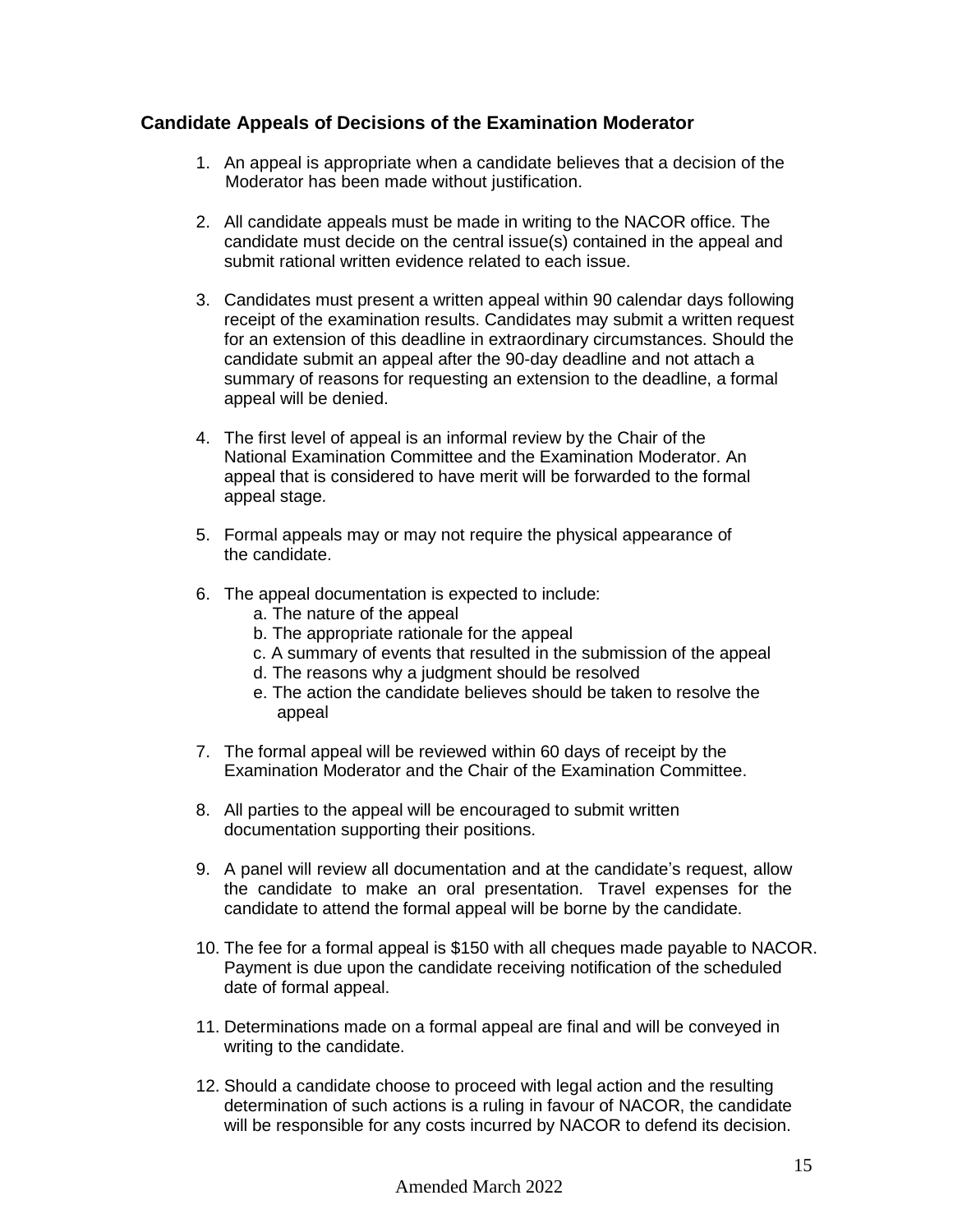## **Recognition of the NACOR Examination**

Nine provincial regulatory bodies use the NACOR Optical Sciences 1 - Eyeglass and Optical Sciences 2 – Advanced Practice Contact Lens examinations as a pathway to registration. The examinations are used in British Columbia, Alberta, Saskatchewan, Manitoba, Ontario, New Brunswick, Nova Scotia, Newfoundland and Labrador, and Prince Edward Island.

## **Purpose of the NACOR Optical Sciences 1 - Eyeglass and the Optical Sciences 2 – Advanced Practice Contact Lens Examinations**

The National Association of Canadian Optician Regulators (NACOR), a consortium of Canadian regulatory bodies, developed the NACOR Optical Sciences 1 - Eyeglass and Optical Sciences 2 – Contact Lens examinations as a vehicle to measure competencies of those individuals seeking entry to practice as an optician.

## **Outline of the Examination Assessment Process & Content**

NACOR offers two examinations. The NACOR optical sciences 1 - eyeglasses and the NACOR optical sciences 2 – advanced practice contact lens examinations. Both examinations measure competencies through knowledge-based, skills-based, and clinical judgment-based modules. In both examinations the skills-based modules make use of live models and test case scenarios that require the candidate to demonstrate techniques in equipment usage, ability to develop required data and to base a clinical judgment on the data collected.

## **Quality Control of Examination Questions**

NACOR maintains a consistent standard of examination in several ways:

- 1. The NACOR Item Writing Committee meets regularly to develop new questions for the examination bank.
- 2. The NACOR Item Reading Committee reviews all questions in the examination bank to achieve clarity of composition, accuracy of marking keys, and relevance to the NACO Competency Matrix.
- 3. The NACOR Examination Committee reviews scoring on each question over a series of several examination sittings as a trigger to review the question form, content or the marking key.
- 4. NACOR supplies examination kits that contain test lenses, eyeglasses, frames, bench tools and other pieces of dispensary equipment. The kits are groomed and up-dated after every sitting of the examination.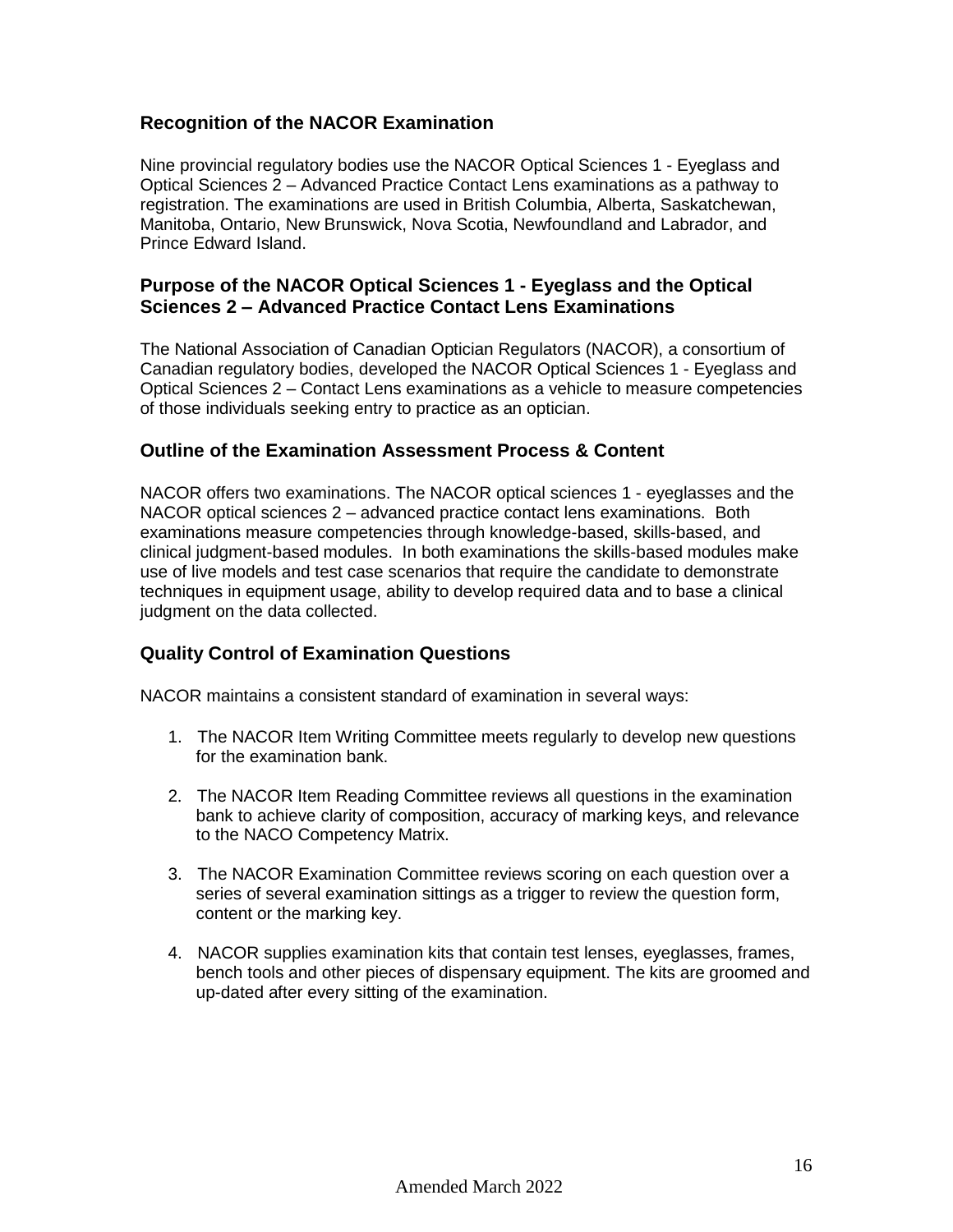# **The NACOR Competency Matrix**

The NACOR Competency Matrix is based on the results of a national project of the 10 provincial regulatory bodies and associations, in which a list of tasks, skills and competencies was developed, validated in the field, and adopted as currently reflecting the level of knowledge required to perform as an optician in Canada. The NACOR examinations represent an opportunity for the candidate to demonstrate the knowledge.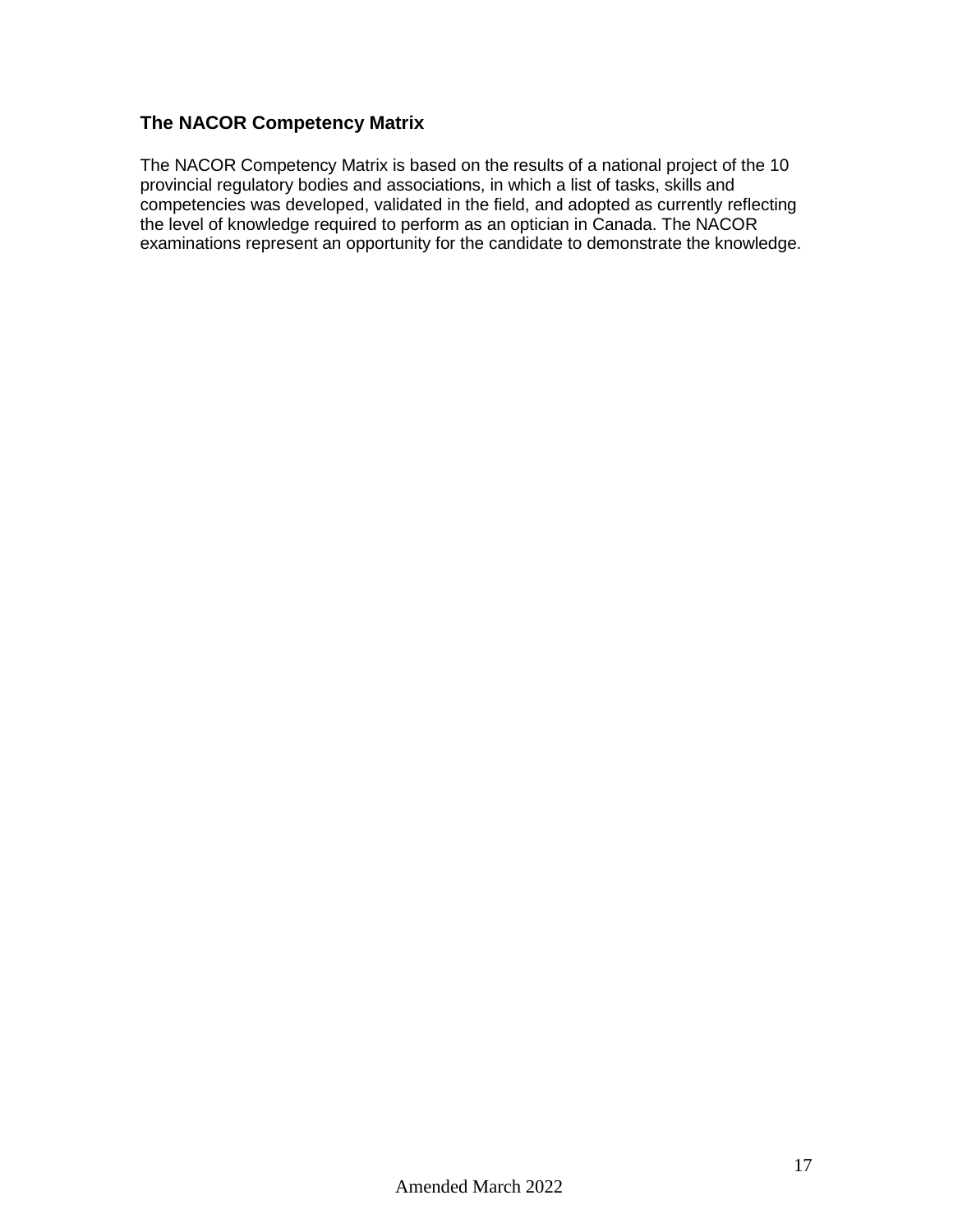#### **Contact Information for Provincial Regulatory Bodies**

#### **British Columbia**

College of Opticians of British Columbia Suite 900 - 200 Granville St. Vancouver, B.C. V6C 1S4

1-604-742-6472 – ph 1-866-949-6472  $-$  toll free

#### **Alberta**

College of Opticians of Alberta 201 – 2528 Ellwood Drive Edmonton, AB T6X 0A9

1-780-429-2694 - ph 1-780-426-5576 – fax

#### **Saskatchewan**

Saskatchewan College of Opticians 13 - 350 103rd Street East Saskatoon, SK S7N 1Z1

1-306-652-0769 – ph 1-306-652-0784 – fax

#### **Manitoba**

Opticians of Manitoba 215 - 1080 Portage Ave. Winnipeg, MB R3G 3M3

1-204-222-8404 – ph 1-204-222-5296 – fax

#### **Ontario**

College of Opticians of Ontario 300 - 90 Adelaide St. W. Toronto, ON M5H 3V9

1-416-368-3616 – ph 1-416-368-2713 – fax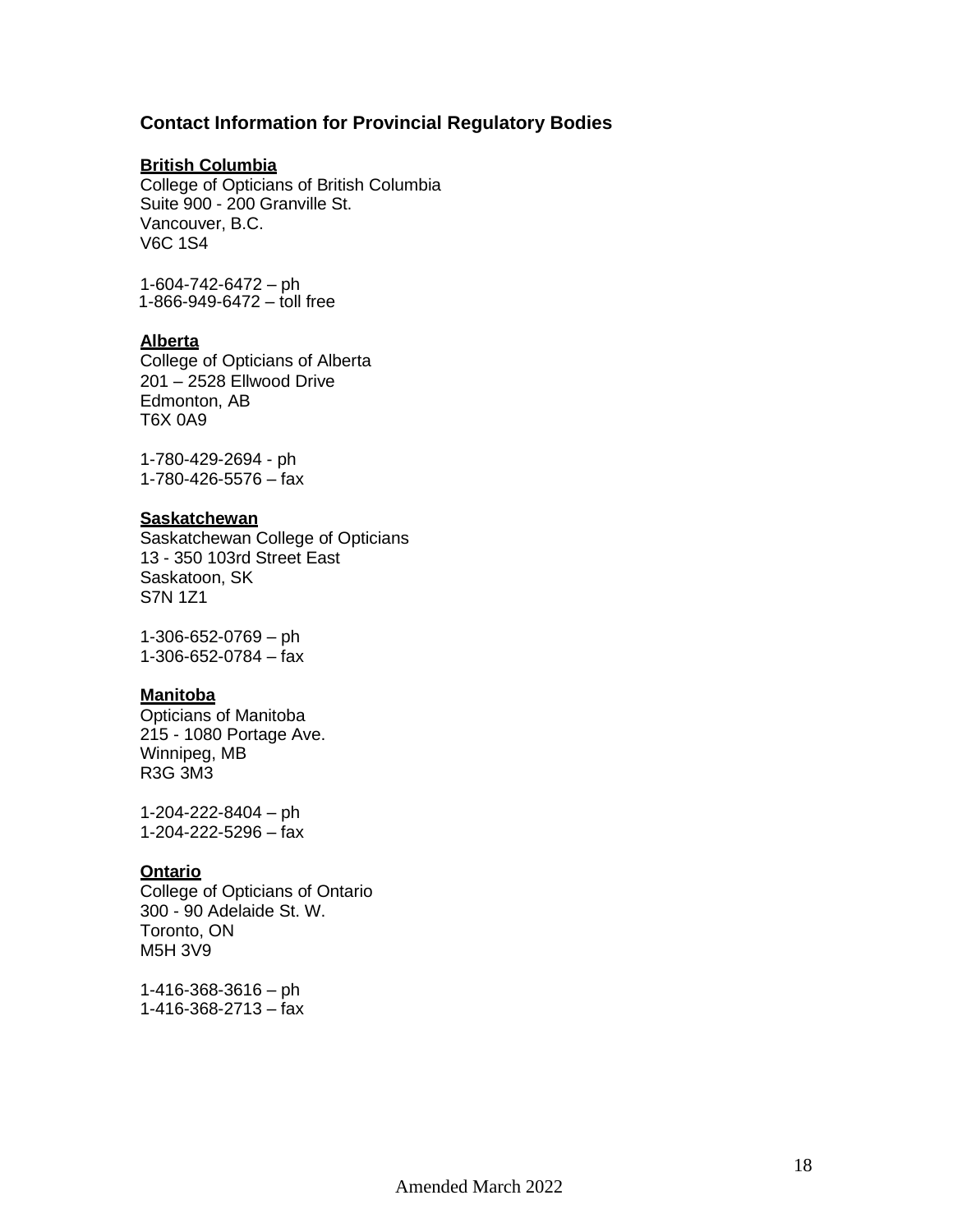#### **New Brunswick**

Opticians Association of New Brunswick P.O. Box 804, Station Main St. Johns, NB E2L 4B3

1-506-642-2878 – ph 1-506-642-2878 – fax

#### **Nova Scotia**

Nova Scotia College of Dispensing Opticians Suite 342 Halifax Professional Centre 5991 Spring Garden Road Halifax, NS B3H 1Y6

1-902-425-7928 – ph 1-902-425-0360 – fax

## **Prince Edward Island**

Prince Edward Island Board of Dispensing Opticians P.O. Box 20140, RPO Sherwood Charlottetown, P.E. C1A 9E3

#### **Newfoundland and Labrador**

Dispensing Opticians Board of Newfoundland and Labrador P.O. Box 2552 St. John's, NL A1C 6K1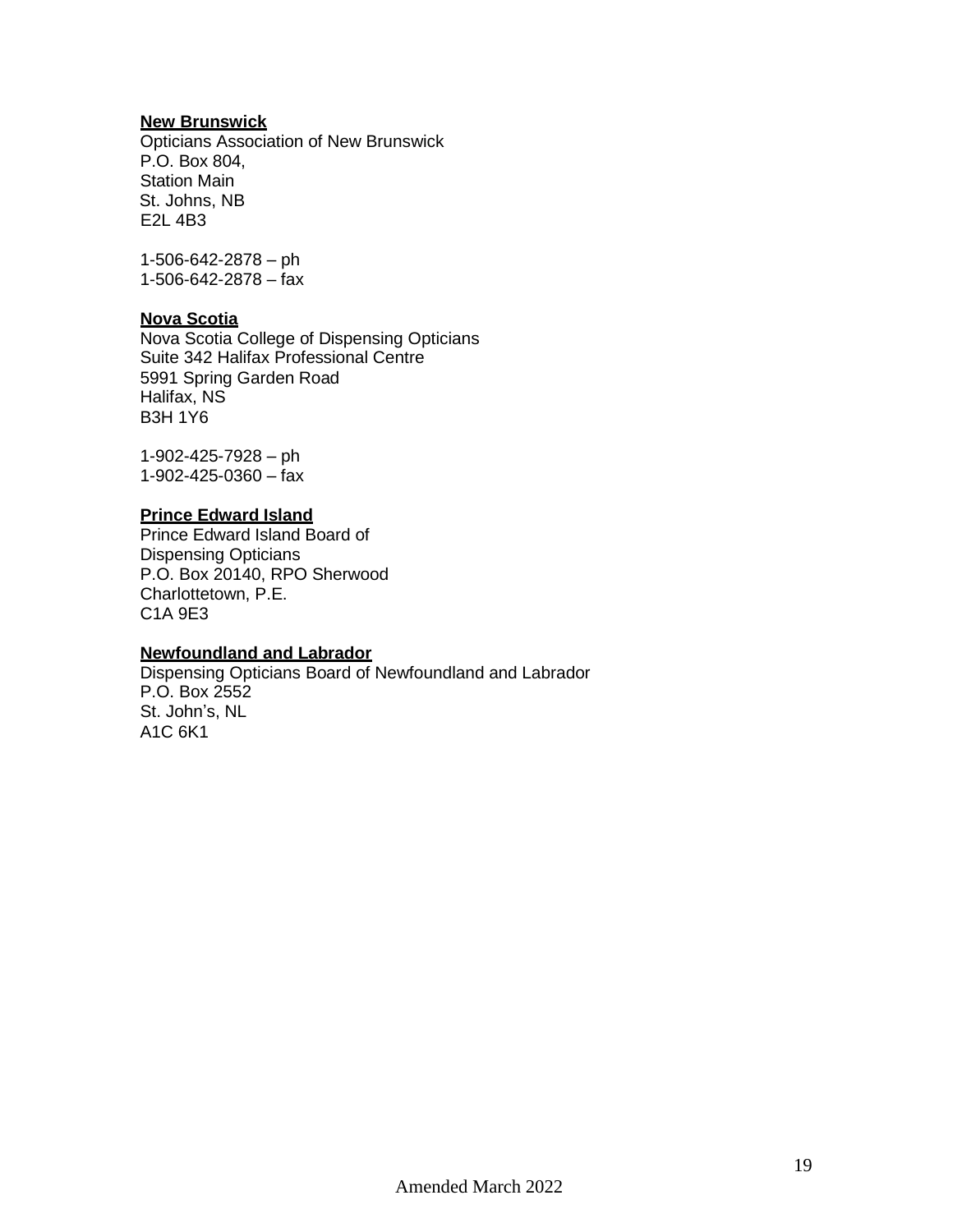|                                                                | <b>MEASURE</b>                                                            | <b>POWER RANGE</b>                                     | <b>TOLERANCE</b>                    | SECT.   | <b>COMMENTS</b>      |
|----------------------------------------------------------------|---------------------------------------------------------------------------|--------------------------------------------------------|-------------------------------------|---------|----------------------|
|                                                                | Sphere Meridian<br>Power (minus<br>cylinder convention)<br>For SV and MFs | ≥ 0.00 D, ≤ ±6.50 D<br> ⊳ ±6.50 D                      | $\pm$ 0.13 D<br>$± 2\%$             | 5.1.1.1 |                      |
|                                                                |                                                                           |                                                        |                                     |         | 2% of meridian power |
|                                                                | Sphere Meridian<br>Power (minus<br>cylinder convention)                   | $\geq 0.00$ D, ≤ ±8.00 D                               | $\pm$ 0.16 D                        | 5.2.1.2 |                      |
|                                                                | For Progressives                                                          | $\triangleright$ $\pm$ 8.00 D                          | ±2%                                 |         | 2% of meridian power |
| General Optical Tolerances, Individual Lenses (edged or uncut) | Distance Refractive Power<br>Cylinder (-)<br>For SV and MFs               | ≥ 0.00 D, ≤ 2.00 D<br>> 2.00 D, ≤ 4.50 D<br>$>$ 4.50 D | $\pm$ 0.13 D<br>$\pm$ 0.15 D<br>±4% | 5.1.1.1 | 4% of cylinder power |
|                                                                |                                                                           |                                                        |                                     | 5.2.1.2 |                      |
|                                                                | Cylinder (-)<br>For Progressives                                          | ≥ 0.00 D, ≤ 2.00 D<br>> 2.00 D, ≤ 3.50 D               | $\pm$ 0.16 D<br>± 0.18 D            |         |                      |
|                                                                |                                                                           | > 3.50 D                                               | ± 5%                                |         | 5% of cylinder power |
|                                                                | Cylinder Axis                                                             | > 0.00 D, ≤ 0.25 D                                     | ± 14°                               | 5.1.2   |                      |
|                                                                |                                                                           | $> 0.25 D, \leq 0.50 D$                                | $\pm 7^{\circ}$                     |         |                      |
|                                                                |                                                                           | $> 0.50$ D, $\leq 0.75$ D                              | $\pm 5^{\circ}$                     |         |                      |
|                                                                |                                                                           | $> 0.75$ D, $\leq 1.50$ D<br>> 1.50 D                  | l± 3°<br>$\pm 2^{\circ}$            |         |                      |
|                                                                |                                                                           |                                                        |                                     |         |                      |
|                                                                | Add Power<br><b>Add</b>                                                   | $\leq$ +4.00 D                                         | $\pm$ 0.12 D                        | 5.1.3   |                      |
|                                                                |                                                                           | $> +4.00 D$                                            | $\pm$ 0.18 D                        |         |                      |
|                                                                | Prism                                                                     |                                                        | ≤ 0.33 $\Delta$ at PRP              | 5.1.4   |                      |
|                                                                | ◁<br><b>PRP</b> Location                                                  |                                                        | $\leq 1.0$ mm from<br>specified PRP |         |                      |
|                                                                | <b>Base Curve</b>                                                         |                                                        | $\pm$ 0.75 D                        | 5.1.5   | When specified       |

## **Annex D – Optical and Mechanical Tolerances Summary**

(Informative)

This document is copied by NACOR with permission of the American National Standards Institute (ANSI) on behalf of The Vision Council. No part of this document may be copied or reproduced in any form, electronic retrieval system or otherwise made available on the Internet, a public network, by satellite or otherwise without the prior written consent of the ANSI.